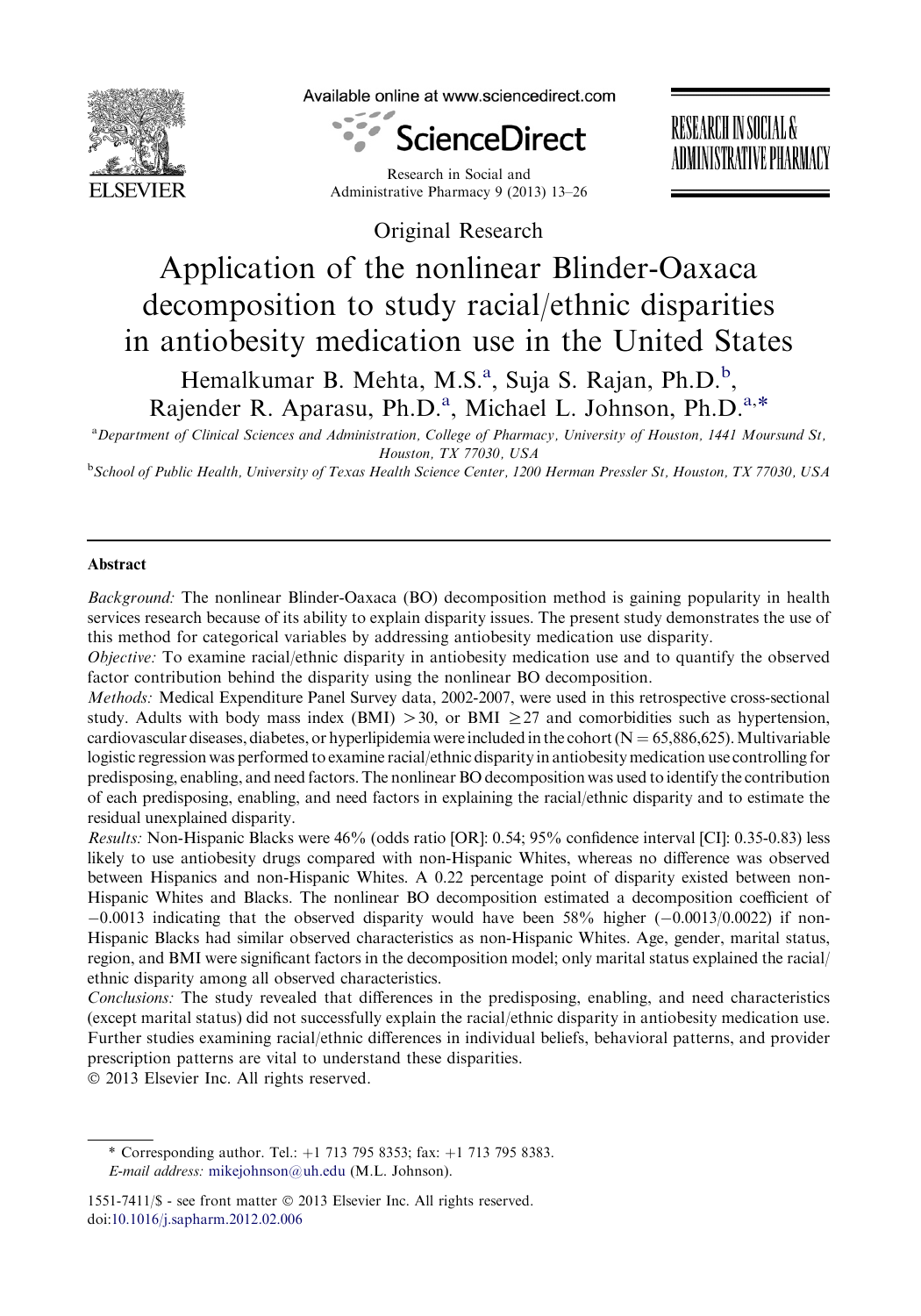Keywords: Obesity; Antiobesity medications; Racial/ethnic disparity; Nonlinear Blinder-Oaxaca decomposition

#### Introduction

The report published by Institute of Medicine, "Unequal Treatment: Confronting Racial and Ethnic Disparities in Health Care," documented substantial racial and ethnic disparities in health care use indicating that minorities receive lower quantity and quality of health care services com-pared with Whites.<sup>[1](#page-12-0)</sup> In efforts to eliminate these disparities, the U.S. Department of Health and Human Services launched Healthy People 2010  $(HP 2010).$  $(HP 2010).$  $(HP 2010).$ <sup>2</sup> Despite efforts by HP 2010, current evidence shows that the United States failed to achieve that goal and there has been no progression toward disparity elimination for more than half of the objectives.  $3-5$  Pharmaceutical services are an integral part of health care, and a recent review article demonstrated significant racial/ethnic disparities in the use of pharmaceutical services as well.<sup>[6](#page-12-0)</sup>

Another important objective of HP 2010 was to reduce obesity prevalence from 23% in 1988-1994 to 15% in 2010. However, current obesity prevalence among U.S. adults is 33.8% (95% confidence interval [CI]: 31.6-36.0%), making the United States number 1 among all developed countries for obesity prevalence.[7,8](#page-12-0) It is projected that by 2025-2030, almost 50% of adults in the United States will be obese.<sup>[9](#page-12-0)</sup> In addition to the increasing obesity burden, significant racial/ethnic disparities exist in obesity prevalence. The U.S. Centers for Disease Control and Prevention reported that in 2006-2008, non-Hispanic Blacks (35.7%) had 51% higher obesity prevalence, and Hispanics (28.7%) had 21% higher obesity prevalence compared with non-Hispanic Whites  $(23.7\%)$ <sup>10</sup> Because of the racial/ethnic disparities in obesity prevalence and in overall prescription medication use, disparities could exist in antiobesity medication use. Current literature provides equivocal evidence regarding racial/ethnic disparities in antiobesity medication use.<sup>11,12</sup> It is also reported that minority groups tend to use unproven methods of weight loss and are less likely to use evidence-based treatments.<sup>13</sup> Because of high prevalence of obesity in non-Hispanic Blacks and Hispanics, it is a matter of concern if disparities exist in the use of antiobesity medications. Identification of racial/ethnic disparities in antiobesity medication use, and examination of factors responsible for these disparities can assist in developing behavioral and/ or policy interventions to overcome these disparities.

Blinder and Oaxaca developed regression-based decomposition methods, referred to as Blinder-Oaxaca (BO) decomposition, to explain wage inequalities between blacks and whites or between men and women[.14,15](#page-13-0) The BO method decomposes the difference in an outcome variable between 2 groups into 2 components: explained component and unexplained component. The original BO decomposition method was developed for continuously distributed dependent variables such as wage; hence, it has limited applicability in health services research. A recently introduced nonlinear BO decomposition method is an extension of the linear method and is gaining popularity in health services research because of its applicability to categorical variables[.16-25](#page-13-0) The nonlinear BO decomposition helps estimate the percentage contribution of individual observed characteristics to overall differences between 2 groups (explained component). It also helps quantify the unexplained component because of unobserved heterogeneity.<sup>16,26</sup> The present study uses the nonlinear BO method to estimate the explained and unexplained components of a dichotomous antiobesity medication use variable. The study aims to identify observed factors such as insurance coverage, education, source of care, and baseline health status, which might contribute to racial/ethnic disparity. Identification of observed factors that significantly contribute to racial/ethnic disparity in antiobesity medication use can help develop appropriate policies and interventions targeting these factors.

The objectives of this study were as follow: (1) to examine racial/ethnic disparities in antiobesity medication use among non-Hispanic Blacks versus non-Hispanic Whites, and Hispanics versus non-Hispanic Whites, and (2) contingent upon results of the first objective, to identify and quantify observed factor contribution behind racial/ethnic disparity in antiobesity medication use using the nonlinear BO decomposition.

#### **Methods**

#### Data and study design

This retrospective cross-sectional study used data from the Medical Expenditure Panel Survey (MEPS), 2002-2007. The MEPS, conducted by Agency for Health Research and Quality, is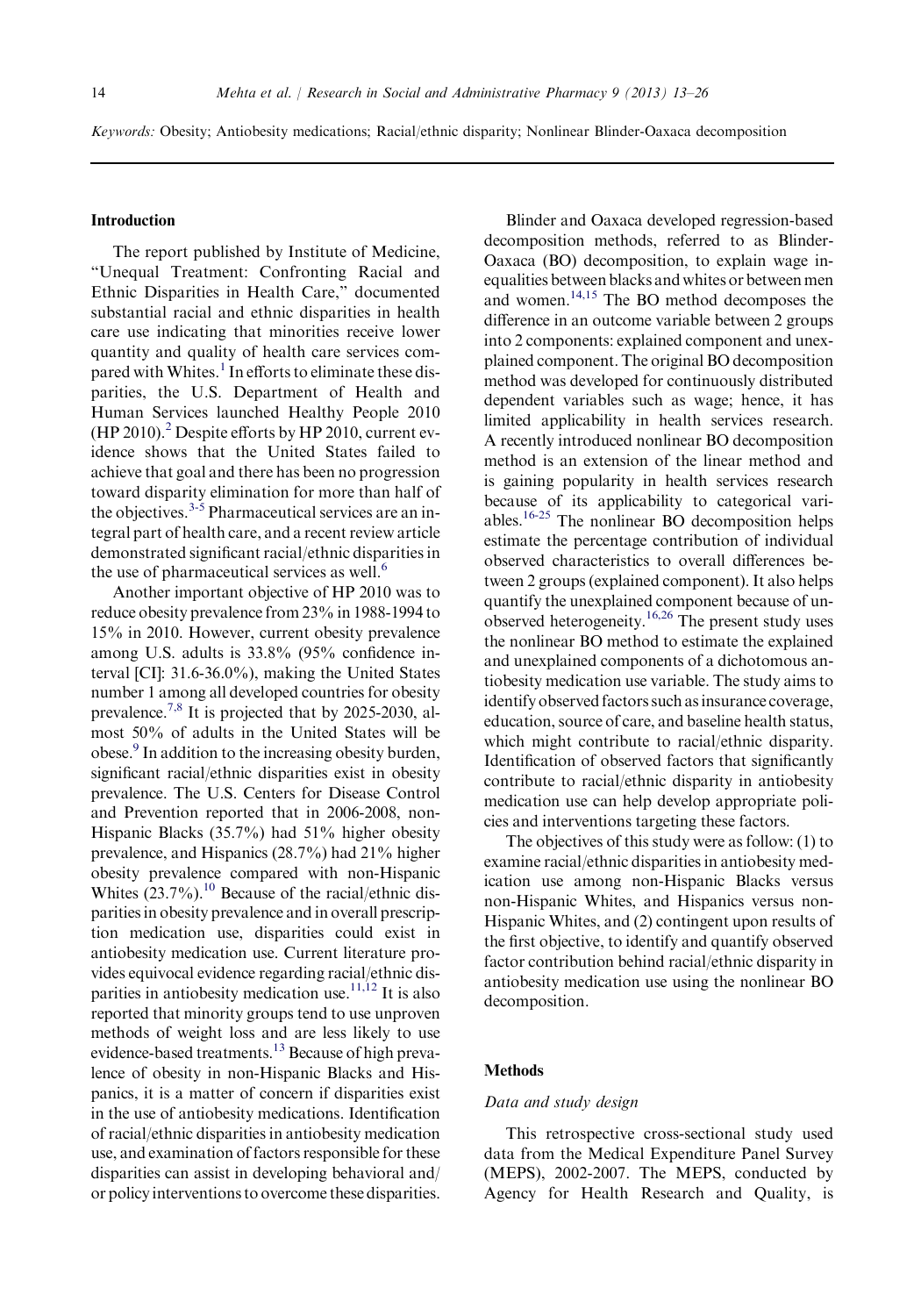a national survey data with stratified multistage probability design representing noninstitutionalized U.S. population. The household component of MEPS collects information on demographic characteristics, health condition, health status, use of medical services, charges and source of payments, access and satisfaction with care, health insurance coverage, income, and employment. Oversampling of minority racial/ethnic groups, accuracy in capturing prescription drug use and generalizability at national level makes MEPS an ideal database to study racial/ethnic disparities in prescription drug use.<sup>[27](#page-13-0)</sup>

The study used 3 public use files: (1) full year consolidated file, (2) medical conditions file, and (3) prescribed medicines file. All 3 files were merged together at person level for each year separately and merged files were then pooled together from 2002 to 2007. All adults  $(\geq 20)$ years of age) who met the medical criteria to use antiobesity drugs were included in the study; pregnant women were excluded because body mass index (BMI) classification is not applicable to them. Medical criteria to use antiobesity drugs for adults were defined as  $BMI > 30$  (clinically obese) or BMI  $\geq$ 27 with at least 1 comorbid condition, such as hypertension, cardiovascular diseases, diabetes, or hyperlipidemia.<sup>[28,29](#page-13-0)</sup> Presence of sleep apnea as a comorbidity also justifies the use of antiobesity medications, but it was not possible to identify this condition from MEPS, as sleep apnea is coded within organic sleep disorders.

#### Conceptual framework and variables

Andersen's health service utilization model was used to develop the statistical equation under study. This model classifies determinants of an individual's health service utilization into predisposing, en-abling, and need characteristics.<sup>[30](#page-13-0)</sup> Predisposing characteristics determine the baseline propensity of an individual to use health services. Enabling characteristics refer to community and personal resources an individual has to use services. Need characteristics refer to perceived and actual need of an individual, which drives the use of health services.

#### Dependent variable

The dependent variable was a dichotomous variable indicating the use of antiobesity medications. Antiobesity medications were identified from the prescribed medicines file. They included all anorexiant drugs and orlistat, a lipase inhibitor.

#### Independent variables

- Predisposing characteristics included race/ ethnicity, age, gender, marital status, and education. Race/ethnicity was classified into 4 mutually exhaustive categories: non-Hispanic Whites, non-Hispanic Blacks, Hispanic, and others (American Indian/Alaska Native, Asians, and Native Hawaiian/Pacific Islander). Age was measured as a continuous variable. Education was divided into 3 categories:  $\langle 12 \rangle$  years of education, 12-15 years of education, and  $>$  15 years of education.Marital status was measured as a dichotomous variable, that is, married or unmarried.
- Enabling characteristics included income, health insurance coverage, prescription insurance coverage, usual source of health care, urban residence, and region. Income was divided into 3 categories based on % of federal poverty limits (FPLs). Individuals were categorized as poor  $(<100\%$  FPL), low income (100-200% FPL), middle income to high income  $(>200\%$  FPL). All individuals were categorized as insured or uninsured for health and prescription insurance coverage. Usual source of health care was measured as a dichotomous variable indicating whether or not a person had a specific doctor's office, clinic, or health center they usually visit. Metropolitan statistical area (MSA) was dichotomized as urban versus rural. U.S. census regions were categorized as Northeast, Midwest, South. and West.
- Need characteristics included BMI, comorbidity, activities of daily living (ADLs), instrumental activities of daily living (IADLs), and general health status. BMI was measured as a continuous variable. According to the National Heart Lung and Blood Institute (NHLBI) guideline, presence of comorbidities such as coronary heart disease, hypertension, type II diabetes, and hyperlipidemia puts an obese individual at a very high risk for mortality. A dichotomous variable for comorbidity was created to capture presence of any of the above comorbidities. ADLs/IADLs were measured as dichotomous variables based on whether or not the patients needed help to perform any ADL/IADL. Self-perceived general health status was classified into 2 categories: fair/poor and excellent/very good/good health status.

#### Statistical analysis

All statistical analyses were adjusted for MEPS complex survey design to generalize results at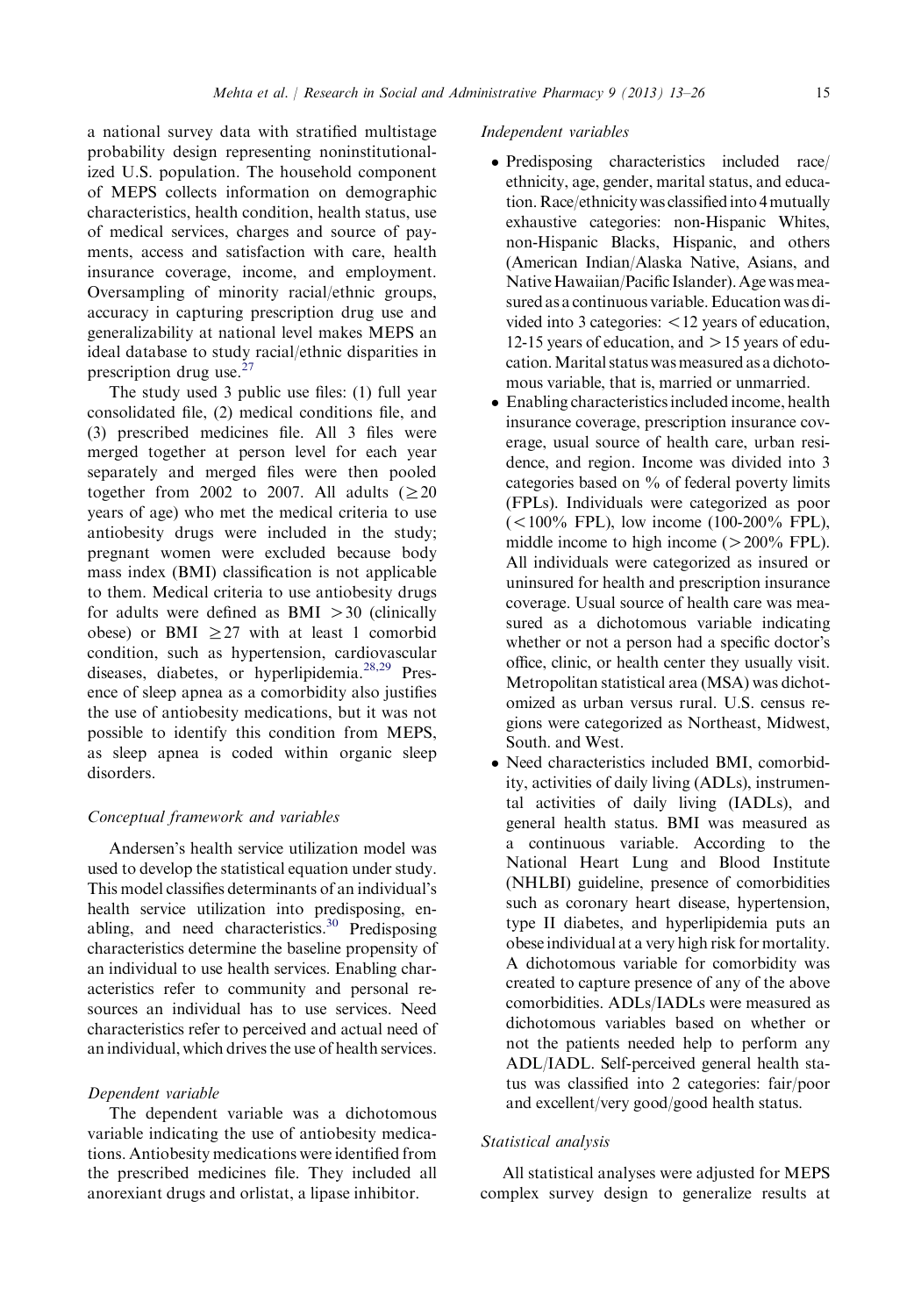a national level. As the study used data from 2002 to 2007, all results were presented as a weighted average, calculated as total number of observations in 6 years divided by 6. Chi-square and t tests were performed to test for differences among different racial/ethnic groups for categorical and continuous variables, respectively.

Bivariate logistic regression models were used to estimate the unadjusted association of each independent variable with antiobesity medication use. Multivariable logistic regression models were used to identify antiobesity medication use disparity between non-Hispanic Whites, non-Hispanic Blacks, and Hispanics. Predisposing, enabling, and need characteristic variables were added sequentially in logistic regression models to assess the differential impact of each characteristic on race/ethnicity for antiobesity medication use. Dummy variables for year were also included in the final model.

#### Blinder-Oaxaca decomposition

The BO decomposition method decomposes differences in a dependent variable between 2 groups into 2 components:

each group (whites and blacks) is estimated as follows:

$$
\overline{Y}_{w} = \hat{\beta}_{w0} + \sum_{j=1}^{N} \overline{X'}_{wj} \hat{\beta}_{wj}
$$
 (1)

$$
\overline{Y}_b = \hat{\beta}_{b0} + \sum_{j=1}^{N} \overline{X'}_{bj} \hat{\beta}_{bj} \tag{2}
$$

where, subscript  $b =$  blacks and  $w =$  whites,

 $\overline{Y}$  = mean of prescription drug expenditure,

 $\hat{\beta}_0$  = estimated intercept,

 $\hat{\beta}_i$  = column vector of estimated slope coefficient for set of j regressors,  $\overline{X}'_j$ .

The difference in the above 2 estimated equations decomposes disparity in prescription drug expenditure between blacks and whites into 2 components:

Component–I is because of the difference in mean of observed variables (explained component), and component–II is because of the difference in intercepts and coefficients from Equations

$$
\bar{Y}_{w} - \bar{Y}_{b} = \sum_{j=1}^{N} (\bar{X}'_{wj} - \bar{X}'_{bj}) \hat{\beta}_{wj} + (\hat{\beta}_{w0} - \hat{\beta}_{b0}) + (\hat{\beta}_{w0} - \hat{\beta}_{b0}) + \sum_{j=1}^{N} \bar{X}'_{bj} (\hat{\beta}_{wj} - \hat{\beta}_{bj})
$$
\n(component - I)

\n(component - II)

- 1. The "explained" component that captures differences in observed or measurable characteristics.
- 2. The "unexplained" component that cannot be explained by the observed factors in the data.

#### Linear BO decomposition method

The linear BO decomposition method was originally developed by Blinder and Oaxaca to explain wage difference between whites and blacks and between men and women.<sup>[14,15](#page-13-0)</sup> The original decomposition method used continuous dependent variables such as wage, payment, and expenditure. Since its development, this method has been widely used in the field of labor economics.

For example, to decompose disparities of prescription medication expenditure between whites and blacks, an ordinary least square regression for

1 and 2 (unexplained component).

#### Nonlinear BO decomposition method

As linear decomposition method dealt only with continuous variables, it had limited application in health services research. In the last decade, Fairlie<sup>[16](#page-13-0)</sup> extended the original linear decomposition method to nonlinear models such as logit and probit models, thereby extending its applicability to categorical variables. The present study's dependent variable was a dichotomous antiobesity medication use variable. Hence, nonlinear BO decomposition technique was used to decompose racial/ethnic disparity in antiobesity medication use.

To obtain the nonlinear BO decomposition, first, separate logistic regression models for non-Hispanic Whites and non-Hispanic Blacks were estimated as follows: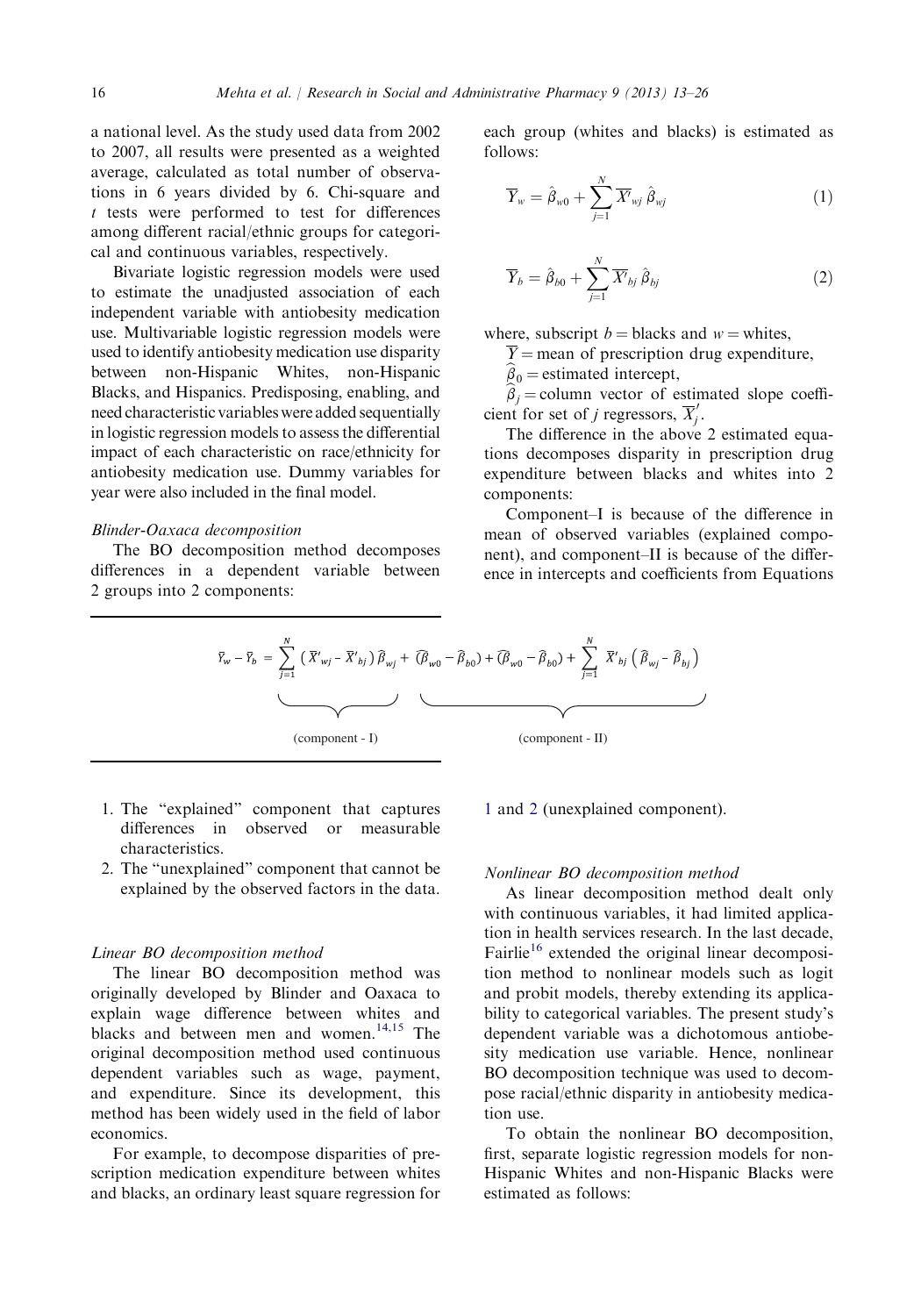$$
Y_w = F\big(X_w \widehat{\beta}_w\big) \tag{3}
$$

$$
Y_b = F(X_b \widehat{\beta}_b) \tag{4}
$$

where, subscript  $b = Blacks$  and  $w = Whites$ .

Difference in Equations 3 and 4 will decompose the disparity in antiobesity medication use into 2 components:

[Table 1](#page-5-0) provides descriptive statistics for the analytical cohort (weighted sample size  $=$ 65,886,625) by race/ethnicity. Most of the people in the cohort were non-Hispanic White (68.39%), followed by non-Hispanic Black (14.97%), Hispanics  $(12.73\%)$ , and others  $(3.91\%)$ . Mean age of the cohort was  $50.38 \pm 0.17$  with  $51\%$  men. Almost 41% of people were married and more than 80% people had education above 12 years. One out of 10 individuals had income  $\langle 100\%$  FPL and more

$$
\bar{Y}_w - \bar{Y}_b = \left[ \underbrace{\sum_{i=1}^{N^w} \frac{F(X_i^w \hat{\beta}^w)}{N^w} - \sum_{i=1}^{N^b} \frac{F(X_i^b \hat{\beta}^w)}{N^b}}_{\text{(component - I)}} \right] + \left[ \underbrace{\sum_{i=1}^{N^b} \frac{F(X_i^b \hat{\beta}^w)}{N^b} - \sum_{i=1}^{N^b} \frac{F(X_i^b \hat{\beta}^b)}{N^b}}_{\text{(component - II)}}
$$

Where, component–I is because of the difference in mean of observed variables (explained component) and component–II is because of the difference in coefficients (unexplained component). In Fairlie's nonlinear BO method, a 1-to-1 matching of observations between Blacks and Whites is required to identify the contribution of individual factors/characteristics. As the number of observations among Blacks and Whites were not equal, a random subsample of observations were selected from the majority group (Whites) and matched with the minority group (Blacks) based on the ranking of predicted probability of the dependent variable. The matched sample was then used to calculate the contribution of each factor in explaining disparity. In the present study, 1000 random subsamples of Whites were used to eliminate biased estimations because of subsampling. The final decomposition estimate was an average of these 1000 samples.

Two statistical softwares, SAS 9.2 (SAS Institute, Cary, NC) and STATA 11 (StataCorp, College Station, TX) were used to perform statistical analyses. This study was approved by the University of Houston Committees for the Protection of Human Subjects.

## Results

The final cohort consisted of 43,470 adults who met the medical criteria (weighted sample  $size = 395,319,750$ . All results were presented as weighted average  $(395,319,750/6 = 65,886,625)$ .

than 8 out of 10 individuals had a usual source of health care. More than 87% of people had health insurance and 65% were insured for prescription medication coverage. The mean BMI was  $33.66 \pm 0.05$ , and 58% had at least 1 comorbid condition. Eight out of 10 patients reported good, very good, or excellent health status and, 4% and 8% people needed assistance in performing ADLs and IADLs, respectively.

## Bivariate regression results

[Table 2](#page-7-0) shows results for bivariate regression analysis. Among people who met the medical criteria only 0.61% of individuals used the drugs. Results indicated that non-Hispanic Blacks (0.44% users) were significantly less likely to take antiobesity drugs than non-Hispanic Whites (0.66% users) (odds ratio [OR]: 0.67; 95% CI: 0.46-0.97), whereas no difference was found between Hispanics (0.45% users) and others (1.00% users) when compared with non-Hispanic Whites.

Several characteristics were significant predictors of antiobesity medication use in a bivariate regression. Higher age (OR: 0.98; 95% CI: 0.97- 0.99) was associated with lower medication use. Females (OR: 2.14; 95% CI: 1.55-2.94) and individuals with intermediate education of 12-15 years (OR: 1.91; 95% CI: 1.27-2.87) were more likely to use medication. Having a usual source of health care (OR: 2.15; 95% CI: 1.25-3.73) was associated with higher antiobesity medication use. Higher BMI (OR: 1.025; 95% CI: 1.02- 1.03) was a significant predictor of antiobesity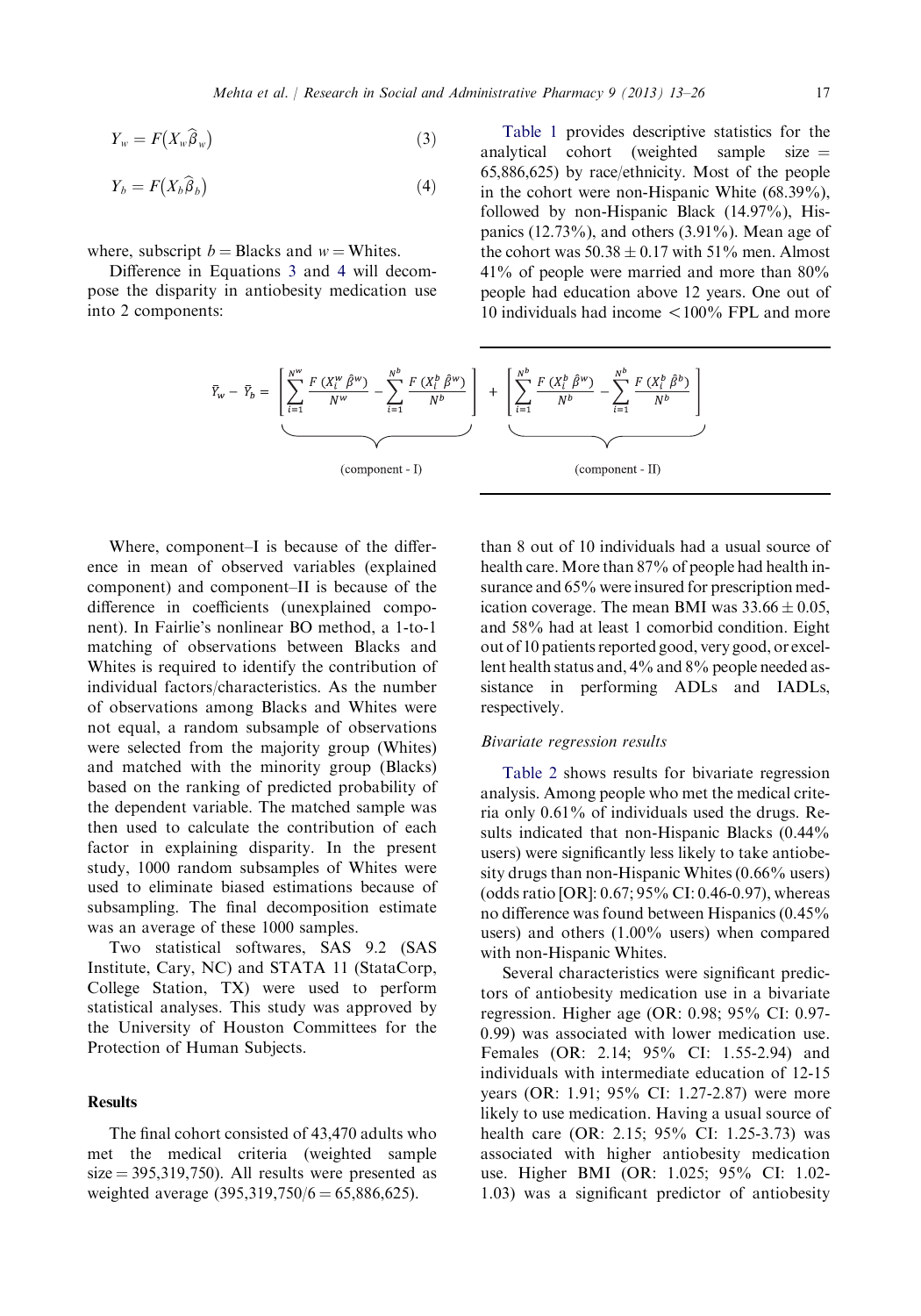| Independent variables                           | Total,<br>$N = 65,886,625$<br>$(100\%)$ | Non-Hispanic<br>Whites,<br>$N = 45,060,397$<br>$(68.39\%)$ | Non-Hispanic<br>Blacks,<br>$N = 9,861,633$<br>$(14.97\%)$ | Hispanics,<br>$N = 8,387,969$<br>$(12.73\%)$ | Others,<br>$N = 2,576,624$<br>$(3.91\%)$ |
|-------------------------------------------------|-----------------------------------------|------------------------------------------------------------|-----------------------------------------------------------|----------------------------------------------|------------------------------------------|
| Predisposing characteristics                    |                                         |                                                            |                                                           |                                              |                                          |
| Age<br>Mean $\pm$ standard error (SE)           | $50.38 \pm 0.17$                        | $52.29 \pm 0.20$                                           | $47.30 \pm 0.32^{\rm b}$                                  | $44.40 \pm 0.28$ <sup>c</sup>                | $48.31 \pm 0.54^d$                       |
| Gender                                          |                                         |                                                            |                                                           |                                              |                                          |
| Male                                            | 51.08                                   | 53.31                                                      | 40.84 <sup>b</sup>                                        | 51.73                                        | 49.25 <sup>d</sup>                       |
| Female                                          | 48.92                                   | 46.69                                                      | 59.16                                                     | 48.27                                        | 50.65                                    |
| Marital status <sup>e</sup>                     |                                         |                                                            |                                                           |                                              |                                          |
| Married                                         | 40.76                                   | 63.71                                                      | $39.45^{b}$                                               | 58.28 <sup>c</sup>                           | $59.58^{d}$                              |
| Unmarried                                       | 59.22                                   | 36.29                                                      | 60.45                                                     | 41.66                                        | 40.36                                    |
| Education <sup>e</sup> (yr)                     |                                         |                                                            |                                                           |                                              |                                          |
| < 12                                            | 19.88                                   | 14.78                                                      | $22.13^{b}$                                               | 44.82 <sup>c</sup>                           | 19.09 <sup>d</sup>                       |
| $12 - 15$                                       | 59.29                                   | 61.69                                                      | 61.33                                                     | 45.37                                        | 54.71                                    |
| >15                                             | 20.24                                   | 23.16                                                      | 15.51                                                     | 8.60                                         | 25.20                                    |
| Enabling characteristics<br>Income <sup>e</sup> |                                         |                                                            |                                                           |                                              |                                          |
| $< 100\%$ FPL                                   | 11.10                                   | 7.95                                                       | $19.43^{b}$                                               | $17.55^{\circ}$                              | 13.37 <sup>d</sup>                       |
| 100-200% FPL                                    | 18.18                                   | 15.30                                                      | 22.87                                                     | 27.57                                        | 19.96                                    |
| $>$ 200% FPL                                    | 70.12                                   | 76.75                                                      | 57.70                                                     | 54.88                                        | 66.67                                    |
| Health insurance coverage                       |                                         |                                                            |                                                           |                                              |                                          |
| Insured                                         | 87.92                                   | 8.35                                                       | $14.45^{b}$                                               | 29.34 <sup>c</sup>                           | 12.11 <sup>d</sup>                       |
| Uninsured                                       | 12.08                                   | 91.65                                                      | 85.55                                                     | 70.66                                        | 87.89                                    |
| Prescription insurance coverage                 |                                         |                                                            |                                                           |                                              |                                          |
| Insured                                         | 65.22                                   | 70.05                                                      | $58.35^{b}$                                               | 48.21 <sup>c</sup>                           | 62.39 <sup>d</sup>                       |
| Uninsured                                       | 34.78                                   | 29.95                                                      | 41.65                                                     | 51.79                                        | 37.61                                    |
| Usual source of health care <sup>e</sup>        |                                         |                                                            |                                                           |                                              |                                          |
| Yes                                             | 83.07                                   | 86.80                                                      | 79.51 <sup>b</sup>                                        | 67.06 <sup>c</sup>                           | $83.75^d$                                |
| No                                              | 16.36                                   | 12.76                                                      | 19.38                                                     | 32.31                                        | 15.79                                    |
| Urban residence                                 |                                         |                                                            |                                                           |                                              |                                          |
| MSA                                             | 79.86                                   | 76.21                                                      | $87.45^{b}$                                               | 91.15 <sup>c</sup>                           | 77.95                                    |
| Non-MSA                                         | 20.14                                   | 23.79                                                      | 12.55                                                     | 8.85                                         | 22.05                                    |
| Region                                          |                                         |                                                            |                                                           |                                              |                                          |
| Northeast                                       | 17.94                                   | 19.35                                                      | 16.14 <sup>b</sup>                                        | 13.96 <sup>c</sup>                           | 13.19 <sup>d</sup>                       |
| Midwest                                         | 23.05                                   | 27.32                                                      | 18.74                                                     | 7.27                                         | 16.33                                    |
| South                                           | 39.13                                   | 35.74                                                      | 56.89                                                     | 39.03                                        | 30.72                                    |
| West                                            | 19.88                                   | 17.60                                                      | 8.22                                                      | 39.74                                        | 39.77                                    |
| Need characteristics<br>BMI                     |                                         |                                                            |                                                           |                                              |                                          |
| $Mean \pm SE$                                   | $33.66 \pm 0.05$                        | $33.42 \pm 0.06$                                           | $34.80 \pm 0.13^b$                                        | $33.71 \pm 0.09$                             | $33.29 \pm 0.22$                         |
| Comorbidity                                     |                                         |                                                            |                                                           |                                              |                                          |
| Yes                                             | 57.67                                   | 60.91                                                      | 55.80 <sup>b</sup>                                        | 41.66 <sup>c</sup>                           | 60.27                                    |
| No                                              | 42.33                                   | 39.09                                                      | 44.20                                                     | 58.34                                        | 39.73                                    |
| ADL <sup>e</sup>                                |                                         |                                                            |                                                           |                                              |                                          |
| Yes                                             | 4.14                                    | 4.03                                                       | 4.99 <sup>b</sup>                                         | 3.54                                         | 4.81                                     |
| No                                              | 95.84                                   | 95.96                                                      | 95.01                                                     | 96.42                                        | 95.19                                    |

<span id="page-5-0"></span>Table 1 Descriptive statistics of analytic cohort by race/ethnicit[ya](#page-6-0)

(Continued)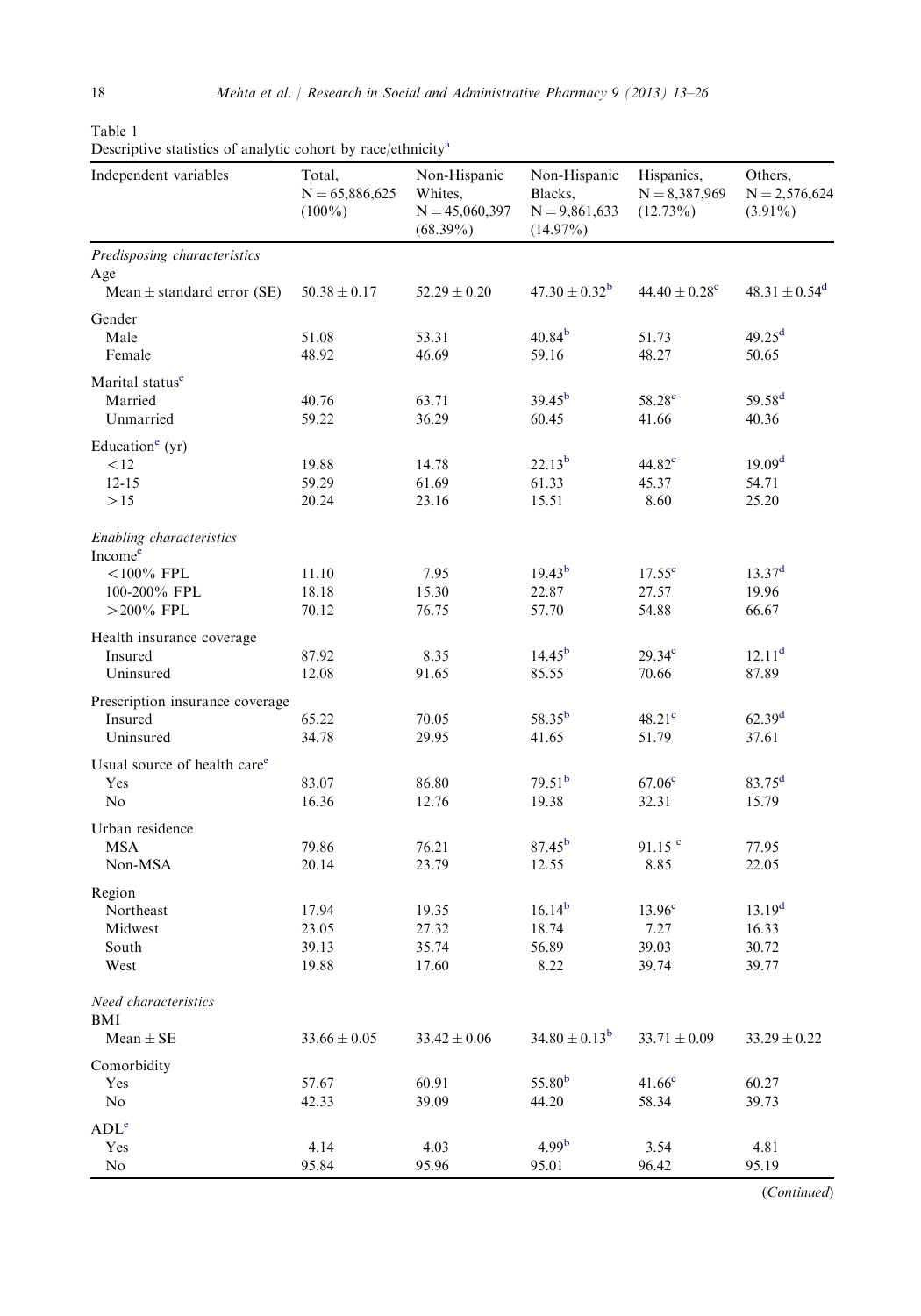| Independent variables    | Total,<br>$N = 65,886,625$<br>$(100\%)$ | Non-Hispanic<br>Whites,<br>$N = 45,060,397$<br>$(68.39\%)$ | Non-Hispanic<br>Blacks,<br>$N = 9,861,633$<br>$(14.97\%)$ | Hispanics,<br>$N = 8,387,969$<br>$(12.73\%)$ | Others.<br>$N = 2,576,624$<br>$(3.91\%)$ |
|--------------------------|-----------------------------------------|------------------------------------------------------------|-----------------------------------------------------------|----------------------------------------------|------------------------------------------|
| <b>IADL</b>              |                                         |                                                            |                                                           |                                              |                                          |
| Yes                      | 7.96                                    | 7.87                                                       | $9.44^{b}$                                                | 5.79 <sup>c</sup>                            | $10.85^{\rm d}$                          |
| N <sub>o</sub>           | 92.04                                   | 92.13                                                      | 90.56                                                     | 94.21                                        | 89.15                                    |
| General health status    |                                         |                                                            |                                                           |                                              |                                          |
| Fair/poor                | 21.23                                   | 19.73                                                      | $24.84^{b}$                                               | $23.79^{\circ}$                              | 25.19 <sup>d</sup>                       |
| Excellent/very good/good | 78.77                                   | 80.27                                                      | 75.16                                                     | 76.21                                        | 74.81                                    |
| Survey year              |                                         |                                                            |                                                           |                                              |                                          |
| 2002                     | 14.95                                   | 15.14                                                      | 15.41                                                     | 13.93                                        | 13.16                                    |
| 2003                     | 15.43                                   | 15.43                                                      | 16.33                                                     | 14.62                                        | 14.59                                    |
| 2004                     | 16.56                                   | 16.60                                                      | 16.63                                                     | 15.75                                        | 18.17                                    |
| 2005                     | 17.13                                   | 17.11                                                      | 17.02                                                     | 17.19                                        | 17.69                                    |
| 2006                     | 17.51                                   | 17.35                                                      | 16.87                                                     | 19.00                                        | 18.03                                    |
| 2007                     | 18.42                                   | 18.37                                                      | 17.74                                                     | 19.51                                        | 18.36                                    |

<span id="page-6-0"></span>Table 1 (Continued)

<sup>a</sup> Percentage are listed as column percentage among each characteristics.<br><sup>b</sup> Comparison between Blacks and Whites, reference is White. Chi-square tests for categorical variables and t test for continuous variables significant at  $P < .05$ .

 $c$  Comparison between Hispanics and Whites, reference is White. Chi-square tests for categorical variables and t test for continuous variables significant at  $P < .05$ .<br><sup>d</sup> Comparison between Others and Whites, reference is White. Chi-square tests for categorical variables and t test for

continuous variables significant at  $P < .05$ .

<sup>e</sup> Numbers may not add up to 100% due to missing values.

medication use. Individuals who needed help with ADLs (OR: 2.18 95% CI: 1.29-3.66) or IADLs (OR: 1.73; 95% CI: 1.09-2.74) and had lower self-reported health (OR: 1.46; 95% CI: 1.04-2.05) were more likely to use antiobesity medications.

#### Multivariable regression results

[Table 3](#page-9-0) shows results for multivariable logistic regression where predisposing characteristics were added first, and enabling and need characteristics were added subsequently. As a group, all 3 characteristics were statistically significant (predisposing,  $P < .001$ ; enabling,  $P < .001$ ; need,  $P < .001$ ). In model I, with only predisposing variables, non-Hispanic Blacks were 43% less likely to use antiobesity drugs (OR: 0.57; 95% CI: 0.40-0.87). Inclusion of enabling and need characteristics in the multivariable model had a very small effect on the ORs associated with non-Hispanic Blacks. After the addition of enabling and need characteristics, the odds of antiobesity medication use by non-Hispanic Blacks was 45% (OR: 0.55, 95% CI: 0.36-0.85) and 46% (OR: 0.54; 95% CI: 0.35- 0.83) lower, respectively. The remaining 2 racial/ ethnic groups, that is, Hispanics and others did not have not statistically significantly difference in medication use compared with non-Hispanic Whites.

Among predisposing characteristics, increase in age was associated with less likelihood of medication use (OR: 0.971; 95% CI: 0.959- 0.982) and females were more than 2 times likely to use antiobesity medications (OR: 2.12; 95% CI: 1.53-2.99). Individuals with 12-15 years of education were 75% more likely to receive medication (OR: 1.75; 95% CI: 1.08-2.83) compared with individuals with less than high school education; however, there was no difference among individuals with higher education  $(>15$  years) compared with less than high school education. Among enabling characteristics, persons having usual source of health care were more than 2 times likely to use antiobesity drugs (OR: 2.13; 95% CI: 1.17-3.88). People with higher BMI were more likely to use antiobesity medications (OR: 1.02; 95% CI: 1.01-1.03). ADLs, IADLs, and general health status were no longer significant in the final model after predisposing, enabling, and need characteristics were included.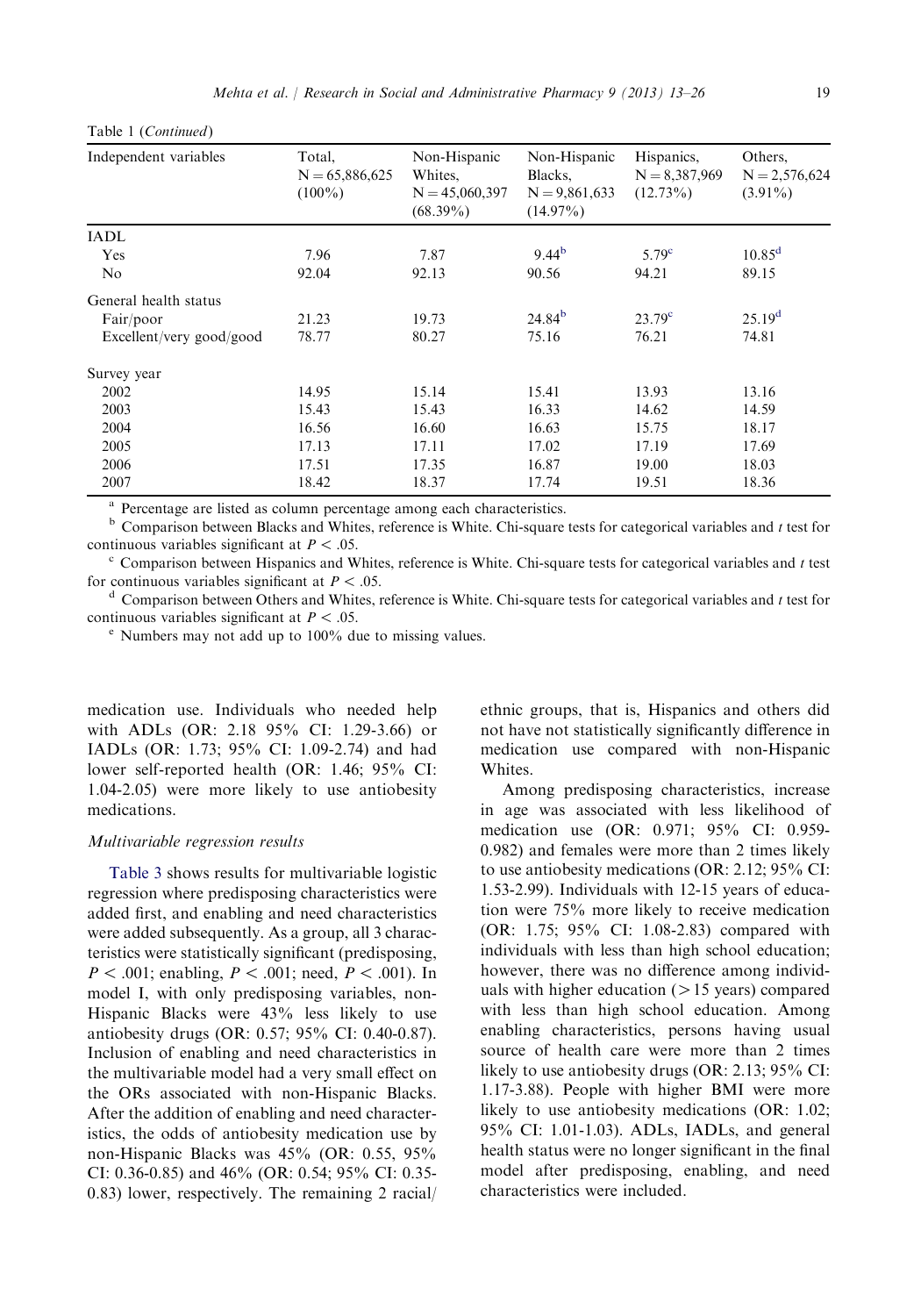<span id="page-7-0"></span>

Table 2

|  |  |  |  |  | Antiobesity medication use rate and bivariate logistic regression model results for antiobesity medication use |  |
|--|--|--|--|--|----------------------------------------------------------------------------------------------------------------|--|
|  |  |  |  |  |                                                                                                                |  |

| Independent variables                                 | Total number of patients<br>who meet medical criteria to<br>use antiobesity drugs,<br>$N = 65,886,625(100\%)$ | Patients who are taking<br>antiobesity medications,<br>$N = 40,190,841(0.61\%)$ | Bivariate OR<br>$(95\% \text{ CI})$ | P value |
|-------------------------------------------------------|---------------------------------------------------------------------------------------------------------------|---------------------------------------------------------------------------------|-------------------------------------|---------|
| Predisposing characteristics                          |                                                                                                               |                                                                                 |                                     |         |
| Race/ethnicity                                        |                                                                                                               |                                                                                 |                                     |         |
| Whites                                                | 45,060,398                                                                                                    | 0.66                                                                            | Reference                           |         |
| <b>Blacks</b>                                         | 9,861,634                                                                                                     | 0.44                                                                            | $0.67(0.46-0.97)$                   | .033    |
| Hispanics                                             | 8,387,969                                                                                                     | 0.45                                                                            | $0.68(0.40-1.18)$                   | .177    |
| Others                                                | 2,576,624                                                                                                     | 1.00                                                                            | $1.54(0.90-2.63)$                   | .119    |
| Age <sup>a</sup><br>Mean $\pm$ standard error<br>(SE) | $50.38 \pm 0.17$                                                                                              | $45.88 \pm 1.02$                                                                | $0.98(0.97-0.99)$                   | < 0.001 |
| Gender                                                |                                                                                                               |                                                                                 |                                     |         |
| Male                                                  | 33,658,064                                                                                                    | 0.39                                                                            | Reference                           |         |
| Female                                                | 32,228,562                                                                                                    | 0.84                                                                            | 2.14 (1.55-2.94)                    | < 0.001 |
|                                                       |                                                                                                               |                                                                                 |                                     |         |
| Marital status                                        |                                                                                                               |                                                                                 |                                     |         |
| Unmarried<br>Married                                  | 26,857,930                                                                                                    | 0.53                                                                            | Reference                           |         |
|                                                       | 39,021,260                                                                                                    | 0.67                                                                            | $1.27(0.93-1.71)$                   | .130    |
| Education (yr)                                        |                                                                                                               |                                                                                 |                                     |         |
| < 12                                                  | 13,094,982                                                                                                    | 0.37                                                                            | Reference                           |         |
| $12 - 15$                                             | 39,061,428                                                                                                    | 0.71                                                                            | $1.91(1.27-2.87)$                   | .001    |
| >15                                                   | 13,335,135                                                                                                    | 0.56                                                                            | $1.50(0.86-2.59)$                   | .149    |
| Enabling characteristics                              |                                                                                                               |                                                                                 |                                     |         |
| Income                                                |                                                                                                               |                                                                                 |                                     |         |
| $<$ 100% FPL                                          | 7,313,825                                                                                                     | 0.55                                                                            | Reference                           |         |
| 100-200% FPL                                          | 11,976,582                                                                                                    | 0.51                                                                            | $0.93(0.55-1.55)$                   | .768    |
| $>$ 200% FPL                                          | 49,596,218                                                                                                    | 0.64                                                                            | $1.18(0.78-1.80)$                   | .430    |
|                                                       |                                                                                                               |                                                                                 |                                     |         |
| Health insurance coverage                             |                                                                                                               |                                                                                 |                                     |         |
| Uninsured                                             | 7,961,764                                                                                                     | 0.36                                                                            | Reference                           |         |
| Insured                                               | 57,924,862                                                                                                    | 0.65                                                                            | $1.80(1.00-3.25)$                   | .051    |
| Prescription insurance coverage                       |                                                                                                               |                                                                                 |                                     |         |
| Uninsured                                             | 22,914,159                                                                                                    | 0.53                                                                            | Reference                           |         |
| Insured                                               | 42,972,466                                                                                                    | 0.65                                                                            | $1.22(0.89-1.68)$                   | .222    |
| Usual source of health care                           |                                                                                                               |                                                                                 |                                     |         |
| No                                                    | 10,777,763                                                                                                    | 0.31                                                                            | Reference                           |         |
| Yes                                                   | 54,733,894                                                                                                    | 0.67                                                                            | 2.15 (1.25-3.73)                    | .006    |
|                                                       |                                                                                                               |                                                                                 |                                     |         |
| Urban residence                                       |                                                                                                               |                                                                                 |                                     |         |
| Non-MSA                                               | 13,268,581                                                                                                    | 0.75                                                                            | Reference                           |         |
| MSA                                                   | 52,618,044                                                                                                    | 0.58                                                                            | $0.77(0.55-1.08)$                   | .123    |
| Region                                                |                                                                                                               |                                                                                 |                                     |         |
| Northeast                                             | 11,821,482                                                                                                    | 0.54                                                                            | Reference                           |         |
| Midwest                                               | 15,187,302                                                                                                    | 0.51                                                                            | $0.96(0.58-1.59)$                   | .862    |
| South                                                 | 25,779,104                                                                                                    | 0.75                                                                            | $1.39(0.91-2.13)$                   | .125    |
| West                                                  | 13,098,738                                                                                                    | 0.52                                                                            | $0.97(0.56-1.66)$                   | .902    |
| Need characteristics<br>$BMI^b$                       |                                                                                                               |                                                                                 |                                     |         |
|                                                       |                                                                                                               |                                                                                 |                                     |         |
| $Mean \pm SE$                                         | $33.66 \pm 0.05$                                                                                              | $36.08 \pm 0.45$                                                                | $1.025(1.02-1.03)$                  | < .0001 |

(Continued)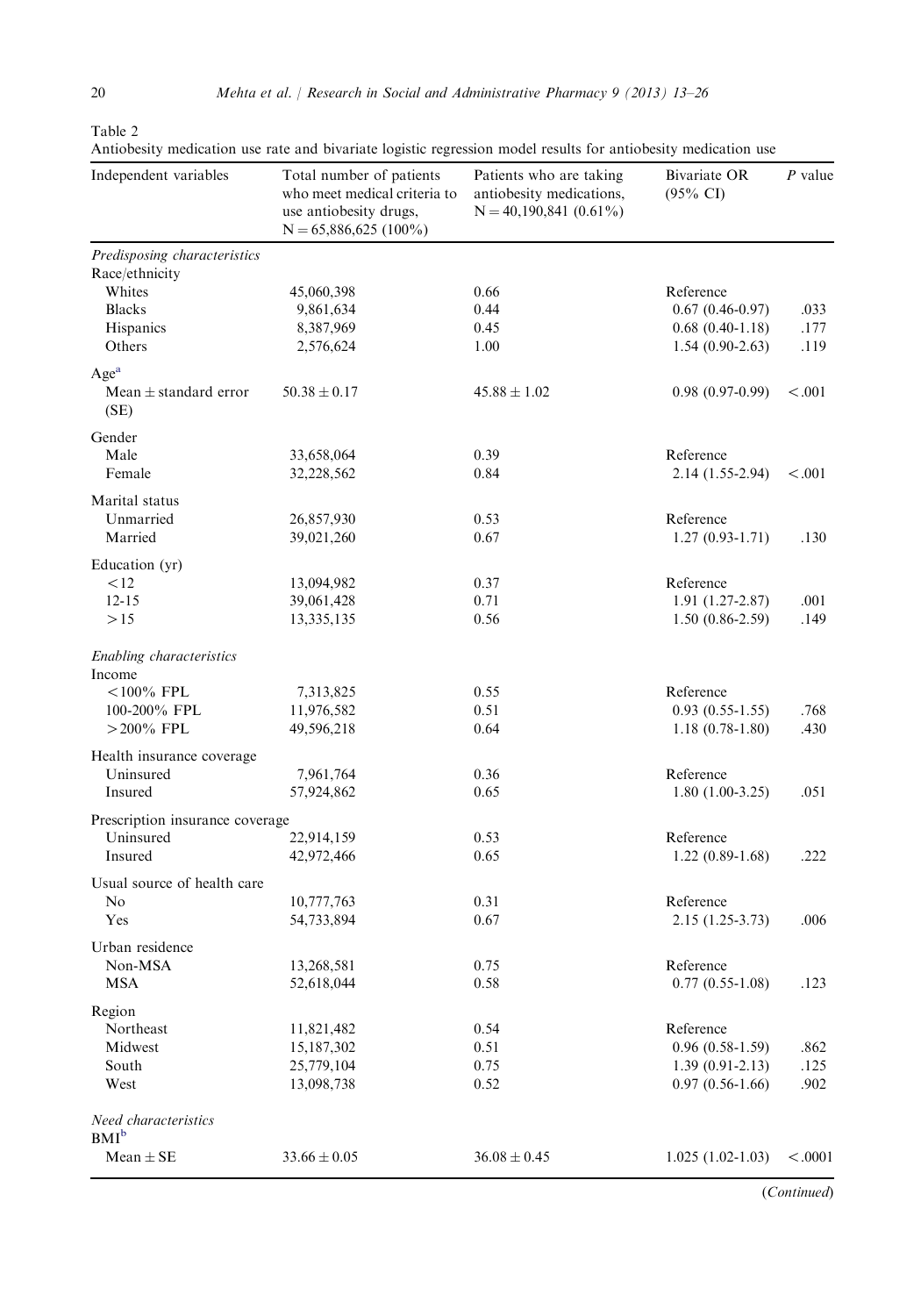| Independent variables    | Total number of patients<br>who meet medical criteria to<br>use antiobesity drugs,<br>$N = 65,886,625(100\%)$ | Patients who are taking<br>antiobesity medications,<br>$N = 40,190,841(0.61\%)$ | Bivariate OR<br>$(95\% \text{ CI})$ | $P$ value |
|--------------------------|---------------------------------------------------------------------------------------------------------------|---------------------------------------------------------------------------------|-------------------------------------|-----------|
| Comorbidity              |                                                                                                               |                                                                                 |                                     |           |
| N <sub>0</sub>           | 27,890,133                                                                                                    | 0.68                                                                            | Reference                           |           |
| Yes                      | 37,996,493                                                                                                    | 0.56                                                                            | $0.82(0.61-1.10)$                   | .185      |
| ADL                      |                                                                                                               |                                                                                 |                                     |           |
| No                       | 378,893,696                                                                                                   | 0.58                                                                            | Reference                           |           |
| Yes                      | 16,380,482                                                                                                    | 1.26                                                                            | $2.18(1.29-3.66)$                   | .003      |
| <b>IADL</b>              |                                                                                                               |                                                                                 |                                     |           |
| N <sub>0</sub>           | 63,148,949                                                                                                    | 0.58                                                                            | Reference                           |           |
| Yes                      | 2.730.080                                                                                                     | 0.99                                                                            | $1.73(1.09-2.74)$                   | .020      |
| General health status    |                                                                                                               |                                                                                 |                                     |           |
| Excellent/very good/good | 51,900,314                                                                                                    | 0.56                                                                            | Reference                           |           |
| Fair/poor                | 13,986,311                                                                                                    | 0.81                                                                            | $1.46(1.04-2.05)$                   | .028      |
| Survey year              |                                                                                                               |                                                                                 |                                     |           |
| 2002                     | 9,849,781                                                                                                     | 0.63                                                                            | Reference                           |           |
| 2003                     | 10,163,788                                                                                                    | 0.72                                                                            | $1.15(0.82 - 1.62)$                 | .417      |
| 2004                     | 10,907,284                                                                                                    | 0.69                                                                            | $1.11(0.75-1.64)$                   | .615      |
| 2005                     | 11,288,644                                                                                                    | 0.43                                                                            | $0.69(0.41-1.15)$                   | .153      |
| 2006                     | 11,539,459                                                                                                    | 0.45                                                                            | $0.71(0.41-1.23)$                   | .224      |
| 2007                     | 12,137,670                                                                                                    | 0.75                                                                            | $1.19(0.76 - 1.87)$                 | .446      |

<span id="page-8-0"></span>Table 2 (Continued)

<sup>a</sup> Age (Patients who are not taking antiobesity medications) = 50.41  $\pm$  0.17. b BMI (Patients who are not taking antiobesity medications) = 33.65  $\pm$  0.05.

#### Nonlinear BO decomposition results

Because a statistically significant difference exists only between the non-Hispanic Whites and non-Hispanic Blacks, the decomposition was only performed for these 2 categories. The results are presented in [Table 4.](#page-10-0)

Before the decomposition, logistic regressions on antiobesity medication use were estimated separately for Blacks and Whites (results not presented here). These analyses provided evidence of interaction effects for each independent variable with race. Only 1 variable had a statistically different effect for Blacks versus Whites; being insured had no effect on medication use for overall population and whites, but it had a borderline significant positive effect on medication use for blacks (OR 7.6; 95% CI: 0.98-59.1;  $P$  value, .05).

Predicted probability of antiobesity medication use was 0.0066 for non-Hispanic White and 0.0044 for non-Hispanic Black people. Therefore, a difference of 0.0022, or 0.22 percentage points, exists between the 2 groups. The decomposition estimated a negative coefficient  $(-0.0013)$  for racial

disparity. This indicates that observed characteristics did not successfully explain disparity in antiobesity medication use. In other words, had non-Hispanic Blacks had a similar distribution of observed characteristics as non-Hispanic whites, observed disparity in antiobesity medication use (0.22 percentage points) will be 58% higher (calculated as 0.0013/0.0022). Age, gender, marital status, region, and BMI were significant factors in the decomposition model; only marital status explained the racial/ethnic disparity among all observed characteristics. If a higher number of non-Hispanic Black people were married, then the likelihood of using antiobesity medication would have increased by 42%, which would have reduced the disparity. In addition, observed characteristics such as age, gender, region, and BMI had an opposite effect in explaining the disparity. Based on the previous bivariate and multivariable analysis, younger individuals, females, individuals living in south, and individuals having a higher BMI had a higher probability of antiobesity medication use. Although non-Hispanic Blacks were younger, had a higher proportion of females, lived in south, and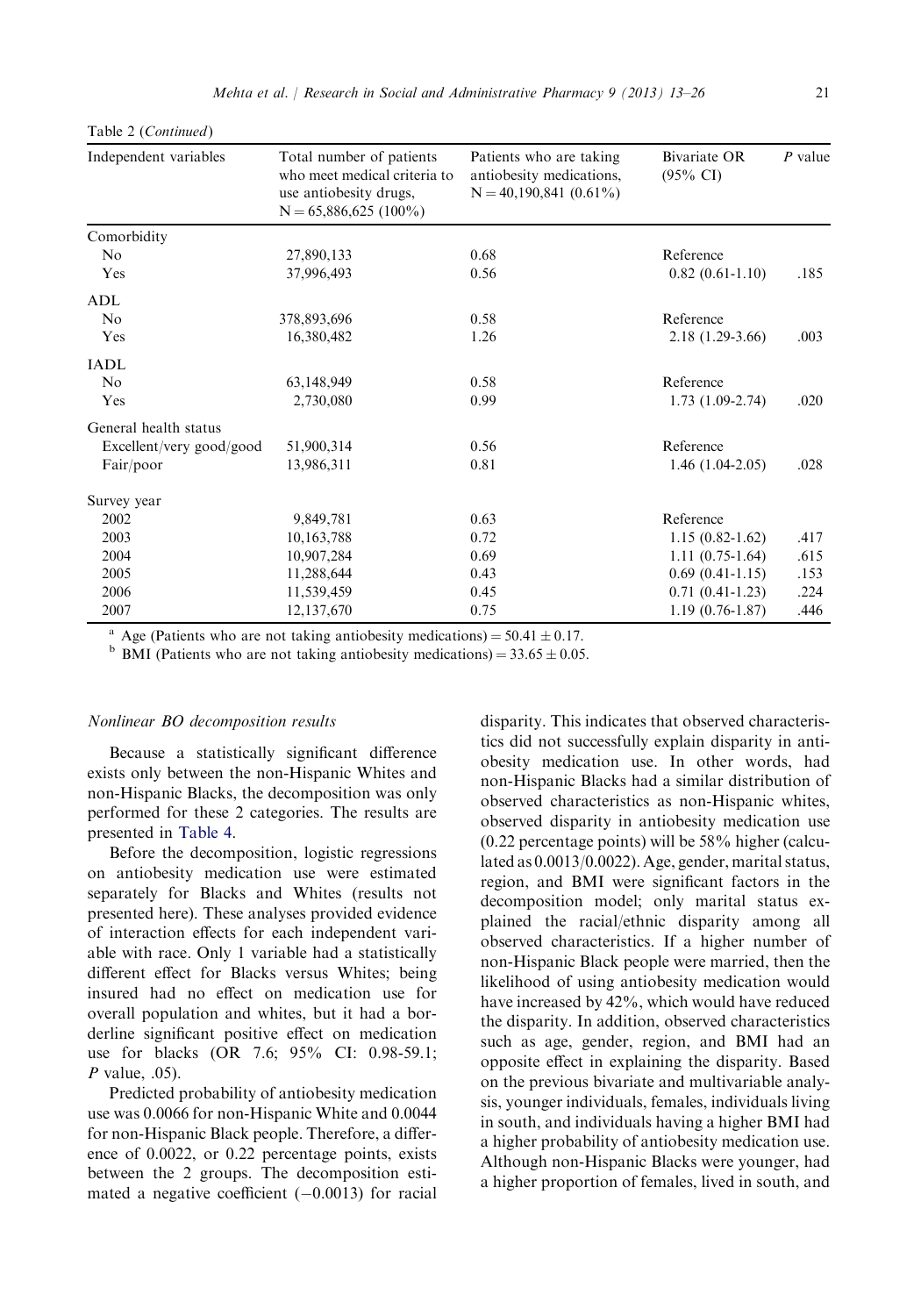<span id="page-9-0"></span>Table 3

Multivariable logistic regression model results for antiobesity medication use

| маничанное юдине тедевион поден тезани тот аннооситу подподной азе<br>Independent variables | Model with<br>predisposing<br>characteristics<br>(model I) | Model with predisposing $+$<br>enabling characteristics<br>(model II) | Model with predisposing $+$<br>$enabling + need$<br>characteristics<br>(model III) |
|---------------------------------------------------------------------------------------------|------------------------------------------------------------|-----------------------------------------------------------------------|------------------------------------------------------------------------------------|
| Predisposing characteristics<br>Race/ethnicity<br>Whites                                    | Reference                                                  | Reference                                                             | Reference                                                                          |
| <b>Blacks</b>                                                                               | $0.57(0.40-0.87)$                                          | $0.55(0.36-0.85)$                                                     | $0.54(0.35-0.83)$                                                                  |
| Hispanics                                                                                   | $0.64(0.34-1.20)$                                          | $0.74(0.39-1.42)$                                                     | $0.77(0.41-1.45)$                                                                  |
| Others                                                                                      | $1.42(0.83 - 2.45)$                                        | $1.47(0.84-2.56)$                                                     | $1.46(0.83-2.56)$                                                                  |
| Age                                                                                         | $0.98(0.97-0.99)$                                          | $0.97(0.96-0.98)$                                                     | $0.97(0.96-0.98)$                                                                  |
| Gender (female)                                                                             | 2.40 (1.73-3.35)                                           | $2.26(1.62-3.13)$                                                     | 2.12 (1.53-2.99)                                                                   |
| Marital status                                                                              |                                                            |                                                                       |                                                                                    |
| Unmarried                                                                                   | Reference                                                  | Reference                                                             | Reference                                                                          |
| Married                                                                                     | $1.42(1.03-1.97)$                                          | $1.34(0.96-1.86)$                                                     | $1.39(0.99-1.95)$                                                                  |
| Education (yr)                                                                              |                                                            |                                                                       |                                                                                    |
| < 12                                                                                        | Reference                                                  | Reference                                                             | Reference                                                                          |
| $12 - 15$                                                                                   | $1.61(1.02-2.52)$                                          | $1.60(1.00-2.54)$                                                     | $1.75(1.08-2.83)$                                                                  |
| >15                                                                                         | $1.31(0.71-2.40)$                                          | $1.28(0.67-2.43)$                                                     | $1.48(0.75-2.90)$                                                                  |
| Enabling characteristics<br>Income                                                          |                                                            |                                                                       |                                                                                    |
| $<$ 100% FPL                                                                                |                                                            | Reference                                                             | Reference                                                                          |
| 100-200% FPL                                                                                |                                                            | $0.94(0.55-1.61)$                                                     | $1.04(0.60-1.78)$                                                                  |
| $>$ 200% FPL                                                                                |                                                            | $1.12(0.71-1.78)$                                                     | $1.32(0.80-2.16)$                                                                  |
| Health insurance coverage                                                                   |                                                            | $1.94(0.96-3.92)$                                                     | $1.73(0.85-3.56)$                                                                  |
| Prescription insurance coverage                                                             |                                                            | $0.76(0.51-1.14)$                                                     | $0.83(0.56-1.23)$                                                                  |
| Usual source of health care                                                                 |                                                            | 2.15 (1.19-3.89)                                                      | 2.13 (1.17-3.88)                                                                   |
| Urban residence                                                                             |                                                            | $0.87(0.61-1.23)$                                                     | $0.87(0.60-1.24)$                                                                  |
| Region                                                                                      |                                                            |                                                                       |                                                                                    |
| Northeast                                                                                   |                                                            | Reference                                                             | Reference                                                                          |
| Midwest                                                                                     |                                                            | $0.88(0.53-1.49)$                                                     | $0.88(0.52-1.48)$                                                                  |
| South                                                                                       |                                                            | $1.84(0.96-2.28)$                                                     | $1.43(0.92 - 2.23)$                                                                |
| West                                                                                        |                                                            | $0.97(0.56-1.70)$                                                     | $0.94(0.54-1.65)$                                                                  |
| Need characteristics                                                                        |                                                            |                                                                       |                                                                                    |
| <b>BMI</b>                                                                                  |                                                            |                                                                       | $1.02(1.01-1.03)$                                                                  |
| Comorbidity                                                                                 |                                                            |                                                                       | $0.92(0.64-1.32)$                                                                  |
| ADL                                                                                         |                                                            |                                                                       | $1.81(0.77-4.24)$                                                                  |
| <b>IADL</b>                                                                                 |                                                            |                                                                       | $1.33(0.61-2.92)$                                                                  |
| General health status                                                                       |                                                            |                                                                       |                                                                                    |
| Excellent/very good/good                                                                    |                                                            |                                                                       | Reference                                                                          |
| Fair/poor                                                                                   |                                                            |                                                                       | $1.46(0.98-2.18)$                                                                  |
| Survey year                                                                                 |                                                            |                                                                       |                                                                                    |
| 2002                                                                                        |                                                            |                                                                       | Reference                                                                          |
| 2003                                                                                        |                                                            |                                                                       | $1.14(0.81-1.61)$                                                                  |
| 2004                                                                                        |                                                            |                                                                       | $1.12(0.76-1.65)$                                                                  |
| 2005                                                                                        |                                                            |                                                                       | $0.70(0.42 - 1.18)$                                                                |
| 2006                                                                                        |                                                            |                                                                       | $0.71(0.41-1.23)$                                                                  |
| 2007                                                                                        |                                                            |                                                                       | $1.27(0.81-1.92)$                                                                  |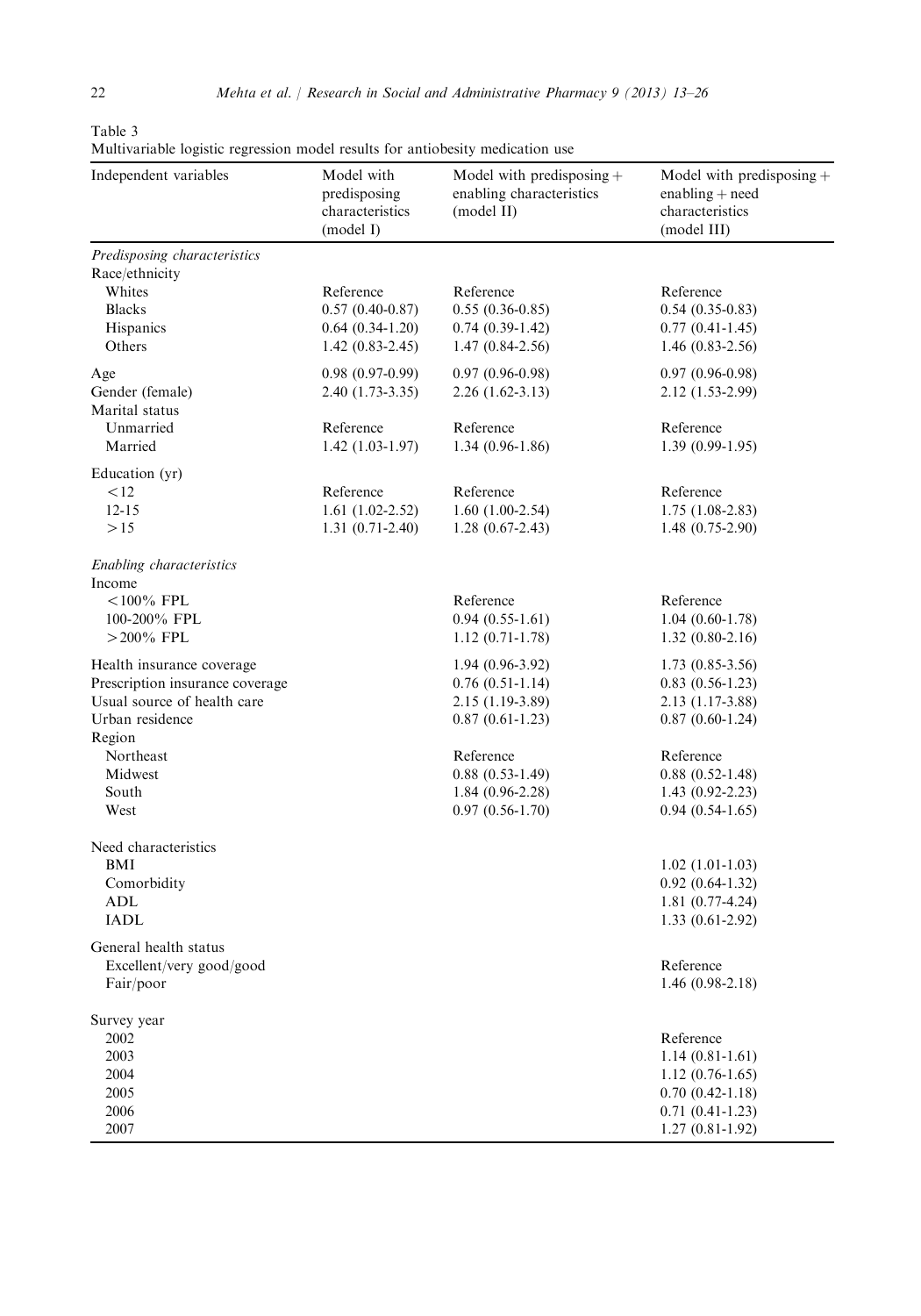<span id="page-10-0"></span>Table 4

| Probability of receiving antiobesity medications for Whites | 0.00660993<br>0.00438918<br>0.00222075 |        |      |            |
|-------------------------------------------------------------|----------------------------------------|--------|------|------------|
| Probability of receiving antiobesity medications for Blacks |                                        |        |      |            |
| Difference in antiobesity medication use                    |                                        |        |      |            |
| Independent variables                                       | % Contribution                         |        |      |            |
| Predisposing characteristics                                |                                        |        |      |            |
| Age                                                         | $-0.0011$                              | 0.0004 | .012 | $-50.3148$ |
| Gender                                                      | $-0.0006$                              | 0.0002 | .008 | $-25.6670$ |
| Marital status                                              | 0.0009                                 | 0.0004 | .023 | 41.6852    |
| Education                                                   | 0.0000                                 | 0.0001 | .818 | 1.3364     |
| Enabling characteristics                                    |                                        |        |      |            |
| Income                                                      | 0.0004                                 | 0.0003 | .248 | 17.7214    |
| Health insurance coverage                                   | 0.0001                                 | 0.0002 | .417 | 5.7576     |
| Prescription insurance coverage                             | $-0.0002$                              | 0.0003 | .348 | $-10.7497$ |
| Usual source of health care                                 | 0.0002                                 | 0.0002 | .202 | 9.2639     |
| Urban residence                                             | 0.0001                                 | 0.0002 | .680 | 3.0351     |
| Region                                                      | $-0.0006$                              | 0.0003 | .049 | $-26.8539$ |
| Need characteristics                                        |                                        |        |      |            |
| <b>BMI</b>                                                  | $-0.0004$                              | 0.0001 | .003 | $-18.4462$ |
| Comorbidity                                                 | $-0.0000$                              | 0.0001 | .961 | $-0.3031$  |
| <b>ADL</b>                                                  | $-0.0000$                              | 0.0001 | .903 | $-0.6931$  |
| IADL                                                        | $-0.0000$                              | 0.0002 | .927 | $-0.7928$  |
| General health status                                       | $-0.0001$                              | 0.0001 | .579 | $-3.3024$  |
| Total explained by measurable<br>characteristics            | $-0.0013$                              |        |      | $-58.32\%$ |

Nonlinear decomposition of antiobesity medication use between non-Hispanic Whites and non-Hispanic Blacks

had a higher BMI, they had lower drug utilization. If the characteristics of these non-Hispanic Blacks were similar to Whites, the disparity will be wider.

## Discussion

The linear BO decomposition methods are available since 1973 and are widely used in the field of labor economics for continuous outcomes such as income or expenditure. The nonlinear BO methods developed recently for categorical variables are being used increasingly in health services research. A few applications of the nonlinear BO method include examination of racial/ethnic (eg, Blacks vs Whites), gender (males vs females), and insurance (insured vs uninsured) disparities for categorical outcomes such as access to care, prescription drug use, and treatment.<sup>[16-25](#page-13-0)</sup> The nonlinear BO method is usually performed as a postmultivariable logistic regression technique. If significant disparity is observed in multivariable logistic regression, then the decomposition method can be used to identify individual contribution of observed characteristics. This study particularly demonstrates application of nonlinear BO method to study racial/ethnic disparity in antiobesity medication use.

Results of the multivariable analysis show that non-Hispanic Blacks were significantly less likely and Hispanics were equally likely to use antiobesity medications compared with non-Hispanic Whites. Younger adults, females, and adults with higher education (12-15 years), higher BMI, and those with a usual source of health care were more likely to use antiobesity medications.

Khan et al $^{11}$  $^{11}$  $^{11}$  reported that utilization of antiobesity drugs was one-third higher among Hispanics than Whites or Blacks and there was no difference between Blacks and Whites. Whereas, Cawley and Rizzo reported that drug use was significantly lower in Blacks compared with Whites, and there was no difference between Hispanics and Whites.[12](#page-13-0) It should be noted that Khan et al used descriptive statistics to derive their conclusions; they did not control for any confounders. The study by Cawley and Rizzo was methodologically stronger because it controlled for several confounders in multivariable logistic regression.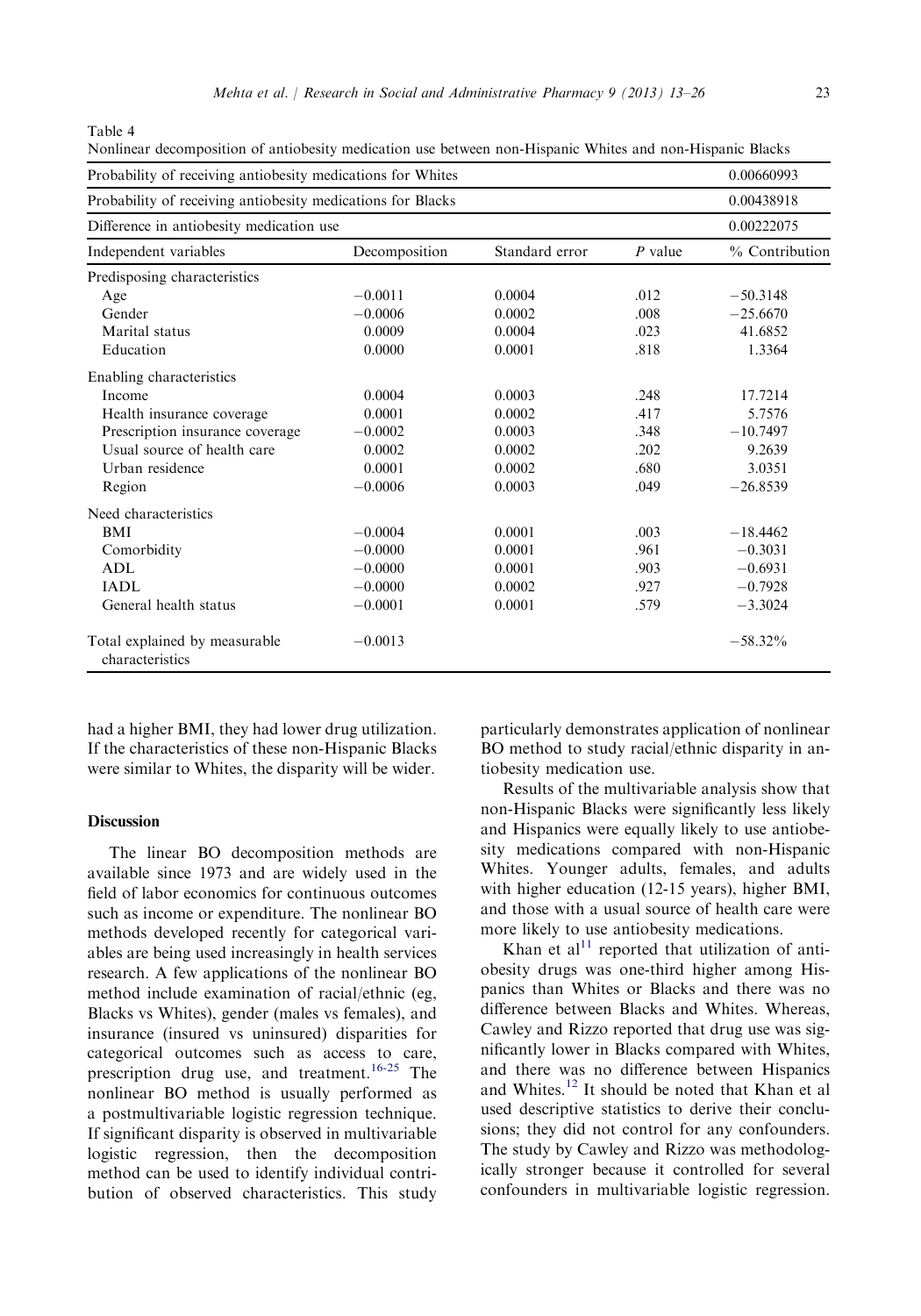The present study, guided by Andersen's behavioral model, used multivariable regression models to control for predisposing, enabling, and need factors while assessing racial/ethnic disparity in antiobesity medication use; the results are consistent with Cawley and Rizzo's demonstrating significantly lower use in Non-Hispanic Blacks. The present study provides further evidence to fill the gap in current knowledge about racial/ethnic disparity in antiobesity medication use.

The study results demonstrated that antiobesity medication use was 2-fold higher in women, which is supported by previous studies.<sup>[11,12,31](#page-13-0)</sup> This might be partially explained by women's attitude to-ward body size, body weight, and self-image.<sup>[31,32](#page-13-0)</sup> Other studies have also shown that the use of nonprescription antiobesity drugs is higher among women when compared with men.<sup>[13,33,34](#page-13-0)</sup> A reduction in likelihood of antiobesity medication use with age could be because of the increase in prevalence of other life-threatening chronic conditions requiring medications. Hence, older people may not consume, or their physician may not prefer to prescribe antiobesity medications along with numerous other required medications.<sup>[35,36](#page-13-0)</sup> Age is also an indicator for life-stage factors and older adults might be less concerned about their body image and might not typically invest in medical interventions to reduce weight unless medically required. Usual source of health care is an indicator for consistent health care access and thus it is not surprising that individuals with higher access have higher medication use.

To the authors' best knowledge, this is the first study to decompose antiobesity medication use disparity between observable and unobserved characteristics. The decomposition revealed interesting but disconcerting findings. None of the differences in observed sociodemographic and health characteristics (except marital status) successfully explained racial/ethnic disparity. However, results indicated that disparity would have been larger if non-Hispanic Blacks had similar observed characteristics as non-Hispanic Whites. As observed characteristics were not able to explain the disparity, other factors may be responsible for causing disparity in antiobesity medication use. Such factors could be as follows:

- 1. Variation in provider preferences and prescribing patterns by specialty or geographic location;
- 2. Differences in choice of (or access to) providers by different racial/ethnic minorities;
- 3. Differences in use of obesity-related counseling, which is usually associated with an increased use of antiobesity medication; and
- 4. Differences in individuals' beliefs, behavioral patterns, motivational factors, and cultural factors.

Elimination of disparity was set as one of the nation's top priority in HP 2010 goals and it is again one of the priorities for HP 2020. The study results have important implications for policymakers and health care professionals. Commonly suspected contributors to racial/ethnic disparities such as income, education, baseline health status, and source of care are not the main determinants of the racial/ ethnic disparity in antiobesity medication use. Thus, policies and interventions targeted at these factors may not necessarily help reduce the disparity. Further exploratory studies examining racial differences in individual beliefs, behavioral patterns, and provider prescription patterns are vital to understand these disparities, and it will provide useful information to policymakers to achieve the goal of eliminating disparities. Nevertheless, subgroup analyses before decomposition in this study established that being insured increases medication use among non-Hispanic Blacks although the effect was nonsignificant for the entire population. Thus, improving access to care by improving insurance coverage for non-Hispanic Blacks may help reduce the disparity. Future research is needed to address the important question of antiobesity medication use disparity.

This study had several strengths: this is the first study to decompose antiobesity medication use disparity using a nonlinear BO method. The study used MEPS data, a nationally representative data, which provides precise prescribing information. Also, oversampling of minority population in MEPS makes it an ideal database to study racial/ethnic disparity.

The study is not without its limitations. In MEPS, BMI was calculated using self-reported height and weight measurements, so the possibility of reporting/measurement errors cannot be ruled out. The database did not capture any information regarding nonprescription medications for obesity treatment. Hence, nonprescription medications were not included in the analysis. Various characteristics such as physician specialty, weight reduction-related counseling, diet intake, exercise, and motivation for weight reduction are significant factors determining antiobesity medication use. However, these characteristics were not controlled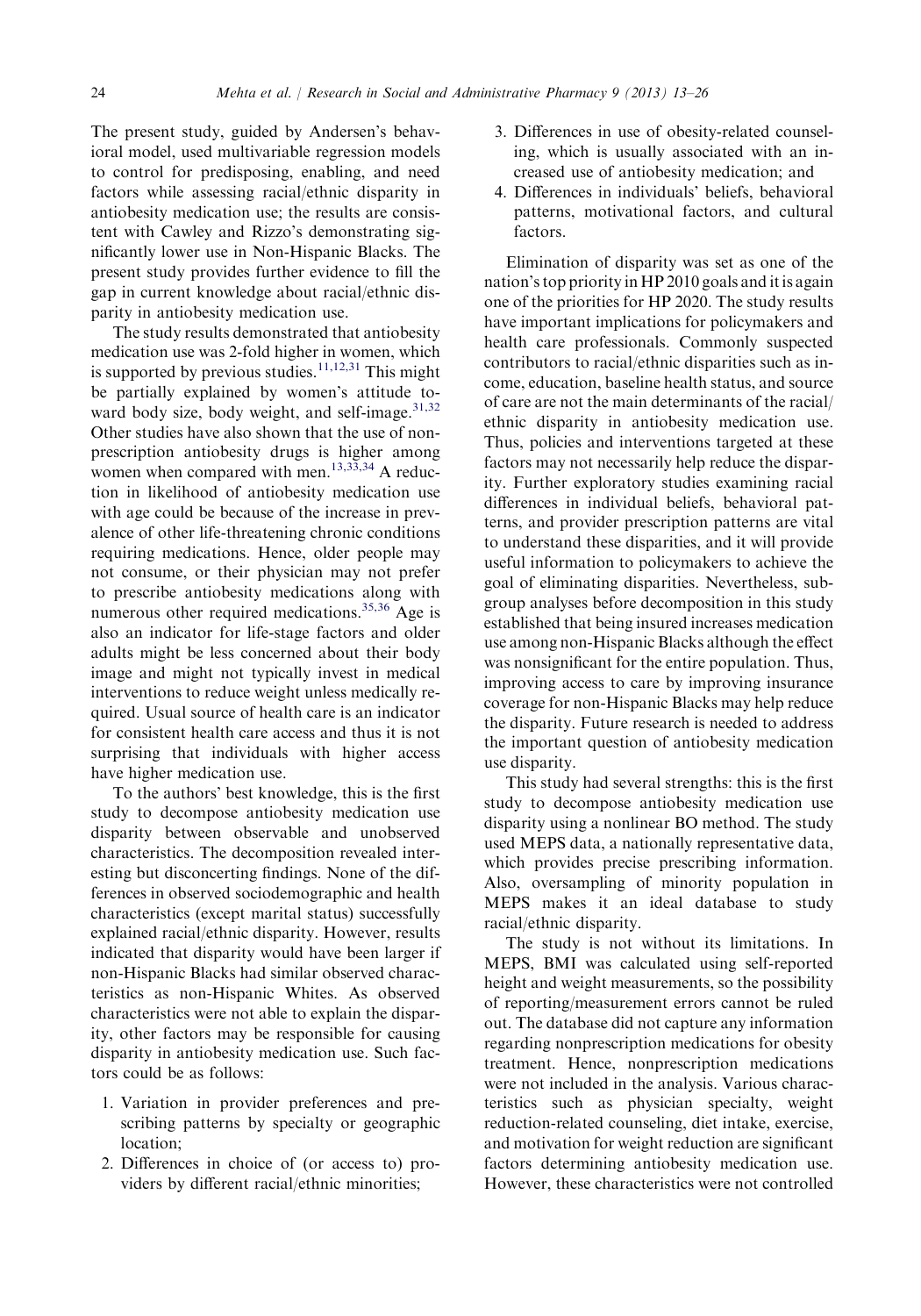<span id="page-12-0"></span>for due to their absence in the data set, thereby leading to possible omitted variable bias.[37,38](#page-13-0) The omitted variable bias is particularly problematic during decomposition because contribution of these omitted factors to the disparity becomes a part of the unexplained component of disparity and cannot be quantified. If these characteristics were included in the model, they might be able to explain some of the disparity. For instance, weight-related counseling is a major predictor of antiobesity medication use. This factor was not recorded in the database; hence, its possible contribution to the disparity could not be estimated.

The nonlinear BO decomposition method is vulnerable to the following problems<sup>16</sup>:

- 1. Ordering of variables in the decomposition model: Results from Fairlie's nonlinear BO method are sensitive to the order of covariates in the regression, and can produce different estimates based on the order.
- 2. Index problem: The decomposition can be performed with coefficients from Equations 3, 4 or a pooled regression (using a pooled Blacks and Whites sample). Choice of the coefficients can result in different decomposition estimates.
- 3. Observations matching problem: As mentioned earlier, Fairlie's method requires a 1-to-1 matching of observations between Blacks and Whites to estimate racial disparity. Restricting the decomposition to just 1 subsample can bias the estimates or lead to different results every time a new subsample is picked.
- 4. Choice of sample weights: Sample weights for Whites or Blacks can be used for the decomposition, and results can change based on the choice of weights.

As proposed by Fairlie<sup>16</sup> to overcome the above issues, variables were randomly ordered in the decomposition model and 1000 random subsamples were selected from white population to match with black population. The final decomposition estimate was an average of these 1000 samples. Also, the model was estimated multiple times using the different beta coefficients and sample weights. The results were robust to these modifications.

## Conclusion

The nonlinear BO methods for categorical variables are potentially useful for evaluating disparities in health services research. Using the nonlinear

BO method, this study found that although the prevalence of obesity is higher among Non-Hispanic Blacks, they were significantly less likely to use antiobesity medications compared with Non-Hispanic Whites. Observable characteristics were unable to explain racial/ethnic disparity in antiobesity medication use. Unobserved cultural and behavioral factors or regional variations and differences in provider prescribing patterns could play a major role in explaining the disparity. Any intervention targeted to reduce this disparity might be ineffective if they focus on observable characteristics mentioned in the present study. Nevertheless, improving insurance coverage specifically among Blacks may help reduce medication use disparity.

#### **References**

- 1. Institute of Medicine. Unequal Treatment: Confronting Racial and Ethnic Disparities in Health Care. Washington, DC: National Academies Press; 2002.
- 2. United States Department of Health and Human Services. Healthy People 2010: Understanding and Improving Health. Washington, DC: U.S. Department of Health and Human Services; 2000.
- 3. Keppel K, Garcia T, Hallquist S, Ryskulova A, Agress L. Comparing racial and ethnic populations based on Healthy People 2010 objectives. Healthy People Stat Notes 2008;26:1–16.
- 4. Keppel KG, Pearcy JN. Healthy people 2010: measuring disparities in health. *Chance* 2009;22(1):6–9.
- 5. Keppel KG, Pearcy JN, Heron MP. Is there progress toward eliminating racial/ethnic disparities in the leading causes of death? Public Health Rep 2010; 125(5):689–697.
- 6. Hall-Lipsy EA, Chisholm-Burns MA. Pharmacotherapeutic disparities: racial, ethnic, and sex variations in medication treatment. Am J Health Syst Pharm 2010;67(6):462.
- 7. Flegal KM, Carroll MD, Ogden CL, Curtin LR. Prevalence and trends in obesity among US adults, 1999-2008. JAMA 2010;303(3):235.
- 8. Low S, Chin MC, Deurenberg-Yap M. Review on epidemic of obesity. Ann Acad Med Singap 2009; 38(1):57–59.
- 9. Wang Y, Beydoun M, Liang L, Caballero B, Kumanyika S. Will all Americans become overweight or obese? Estimating the progression and cost of the US obesity epidemic. Obesity 2008; 16(10):2323–2330.
- 10. Centers for Disease Control and Prevention (CDC). Differences in prevalence of obesity among black, white, and Hispanic adults - United States, 2006- 2008. MMWR Morb Mortal Wkly Rep 2009;58(27): 740–744.